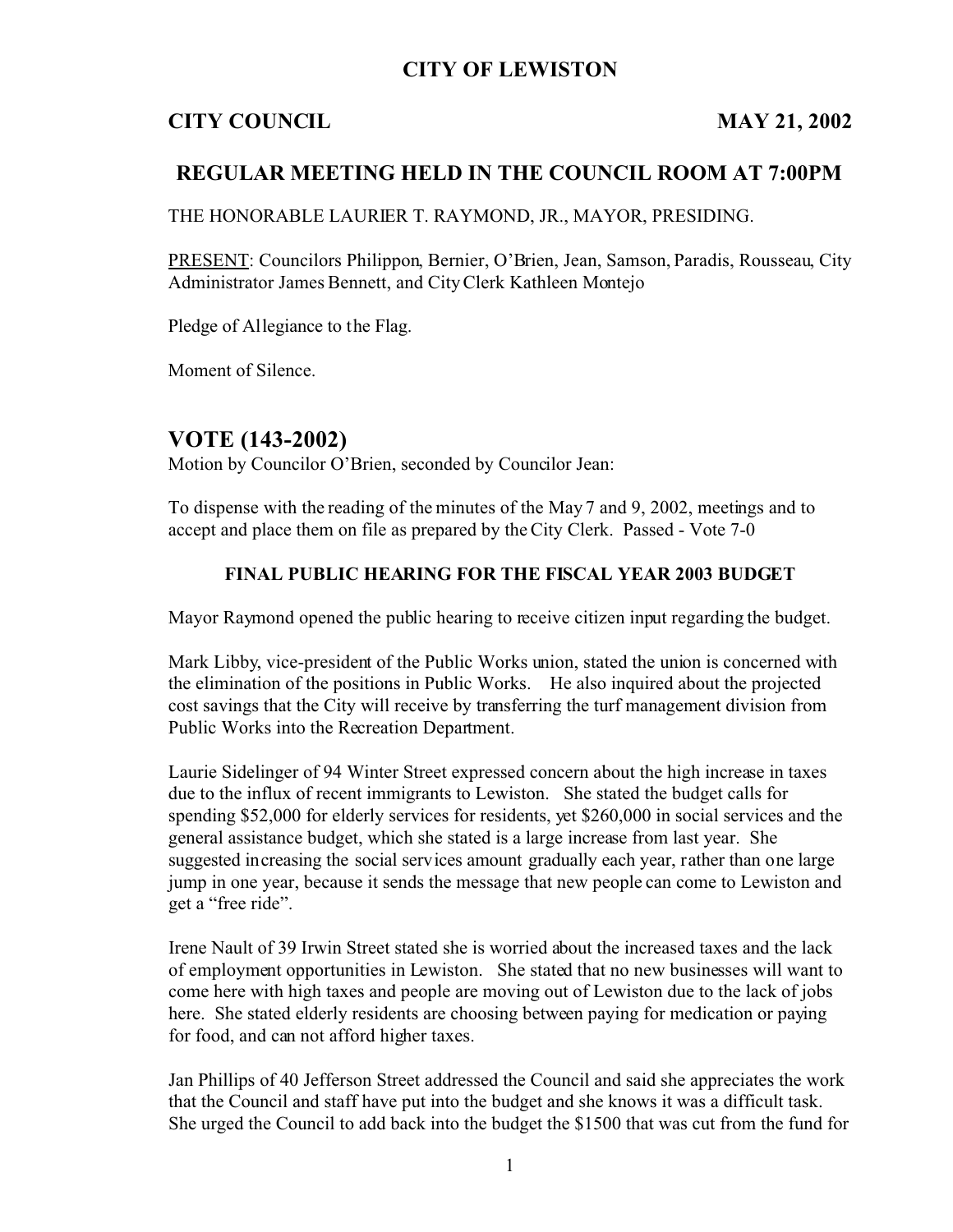the Library books. She also requested that the proposed staff cut at the Library not occur and stated the programming will suffer in the children's room. She stated that she believes the residents are willing to pay the increase in the taxes if they know they will not lose services.

John Stass of 46 Sherbrooke Street stated that the recent influx of immigrants is a great burden on the community's social welfare programs and noted his concern is not a racial issue but a financial and budgetary issue. He stated that it appears now that the service programs are an unending support program for the new residents of Lewiston.

Mayor Raymond closed the hearing at 7:35pm.

### **PUBLIC HEARING AND FINAL PASSAGE FOR REZONING OF 600-724 MAIN STREET**

Mayor Raymond opened the public hearing. No members of the public spoke for or against this issue. Mayor Raymond then closed the hearing.

## **VOTE (144-2002)**

Motion by Councilor Jean, second by Councilor Philippon:

That the proposed amendment to re-zone the properties on the west side of Main Street, from 660-724 Main Street, west to the Maine Central Railroad, from the Community Business (CB) District to the Highway Business (HB) District receive final passage by a roll call vote. Passed - Vote 7-0

### **SETTLEMENT AGREEMENT WITH PILSBURY ASSOCIATES AND NORMAND ROUSSEAU REGARDING THE PILSBURY BLOCK PROPERTIES**

City Attorney Robert Hark explained that it is in the best interest of the City to settle this issue and it will enable the Library expansion project to move forward.

## **VOTE (145-2002)**

Motion by Councilor Philippon, second by Councilor Samson:

Be It Resolved that the City Council approves and ratifies the Settlement Agreement with respect to the pending 80B appeal in the case of Pilsbury Associates and Normand Rousseau v. the City of Lewiston, Docket No. AP-02-02.

Be It Further Resolved that the minutes of the December 11, 2001 City Council meeting be amended to insert the following paragraph in Vote Number 28, after the phrase Motion by Councilor Bilodeau, seconded by Councilor Gousse:

"That the Council adopt the proposed Order of Condemnation for the Pilsbury Block prepared by the City Attorney based on the information provided by the City Librarian and the appraisal performed for the City for the purpose determining the value of the Pilsbury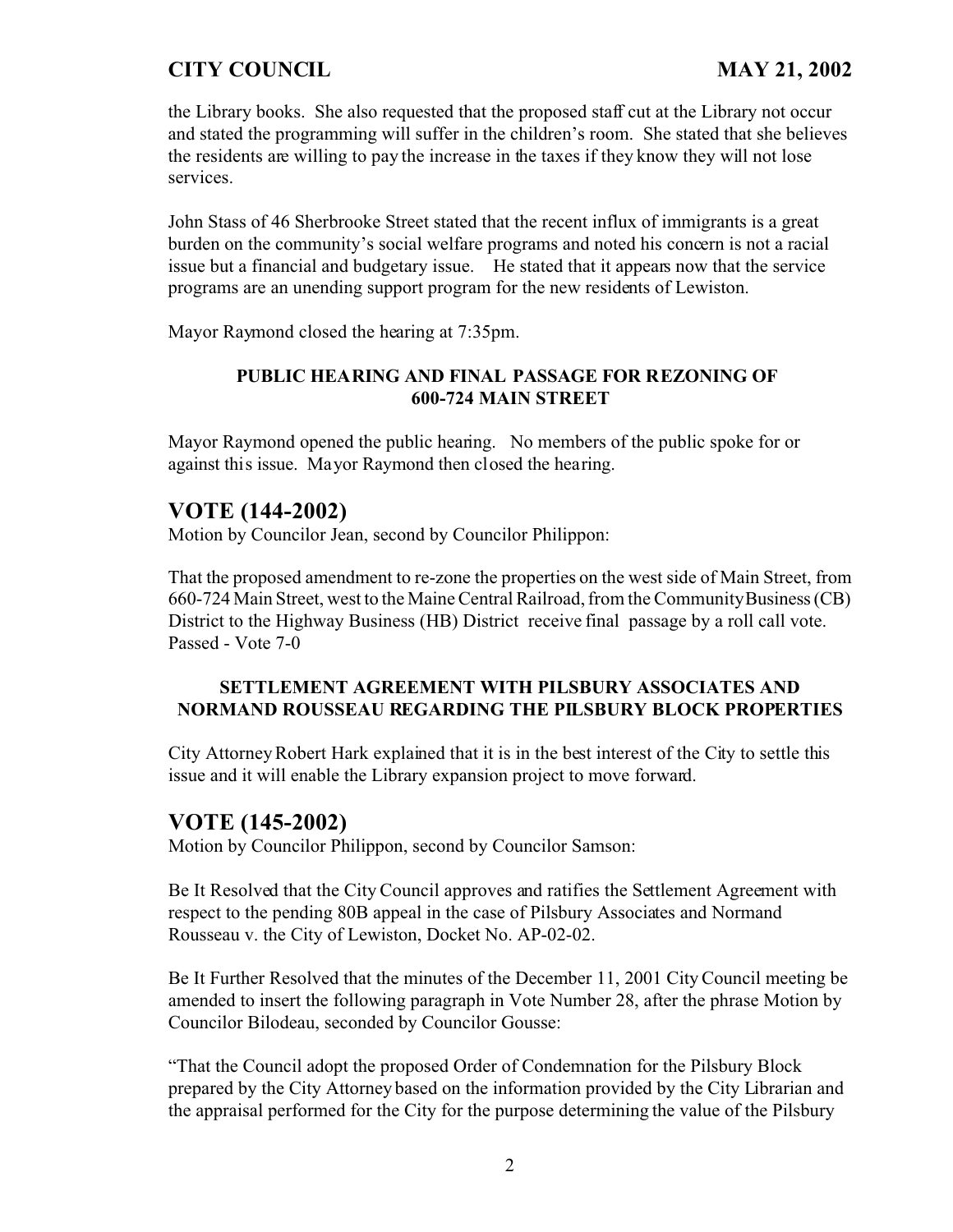Block. Based on the appraisal, the amount of damages to be paid to Pilsbury Associates for its interest in the property shall be \$50,000.00 and the amount to be paid to Normand Rousseau for his interest shall be \$95,000.00, to wit ".

Passed - Vote 5-1-1 (Councilor Bernier opposed and Councilor Rousseau abstained.)

#### **ACQUISITION OF REAL ESTATE OPTION FOR 347 WEBBER AVENUE**

Councilor Samson inquired about the height of the wall for the water reservoir that will be constructed on this property. He stated a constituent contacted him who was concerned the view from their property will be disrupted.

## **VOTE (146-2002)**

Motion by Councilor O'Brien, second by Councilor Jean:

Be It Resolved that the City be and hereby is authorized to acquire from Denis Latulippe and Lorraine Latulippe a real estate option on said Latulippes' property adjacent to the City reservoir, and to authorize the City to pay \$1,000.00 for the acquisition of the option, and to request the Planning Board for it's advice on said acquisition. In addition, the City Administrator is authorized to execute the purchase of said property in an amount not to exceed \$40,000.00, subject to applicable City procedures. Passed - Vote 7-0

### **ACQUISITION OF PROPERTIES AT 195, 229 AND 233 RIVER ROAD FOR PUBLIC WORKS OPERATIONS CENTER**

Public Works Director Chris Branch stated this item has been approved by the Planning Board and the City is currently waiting for DEP permits.

## **VOTE (147-2002)**

Motion by Councilor Bernier, second by Councilor Samson:

To authorize the City Administrator to sign all documents and agreements on behalf of the City for the purchase of 195 River Road at a cost of \$170,000, 229 River Road at a cost of \$69,500 and 233 River Road at a cost of \$213,600, plus all closing costs, with the funds to purchase these properties to be allocated from the Tax Increment Financing District funds for the Walmart development project. Passed - Vote 6-0-1 (Councilor Jean absent from the Council Chambers during this vote.)

### **DISPOSITION OF PROPERTIES TO COASTAL ENTERPRISES FOR HOUSING REDEVELOPMENT PROJECT**

Councilor Bernier stated the Housing Committee supports this project and she noted the end of June will be the starting date for the construction and renovations.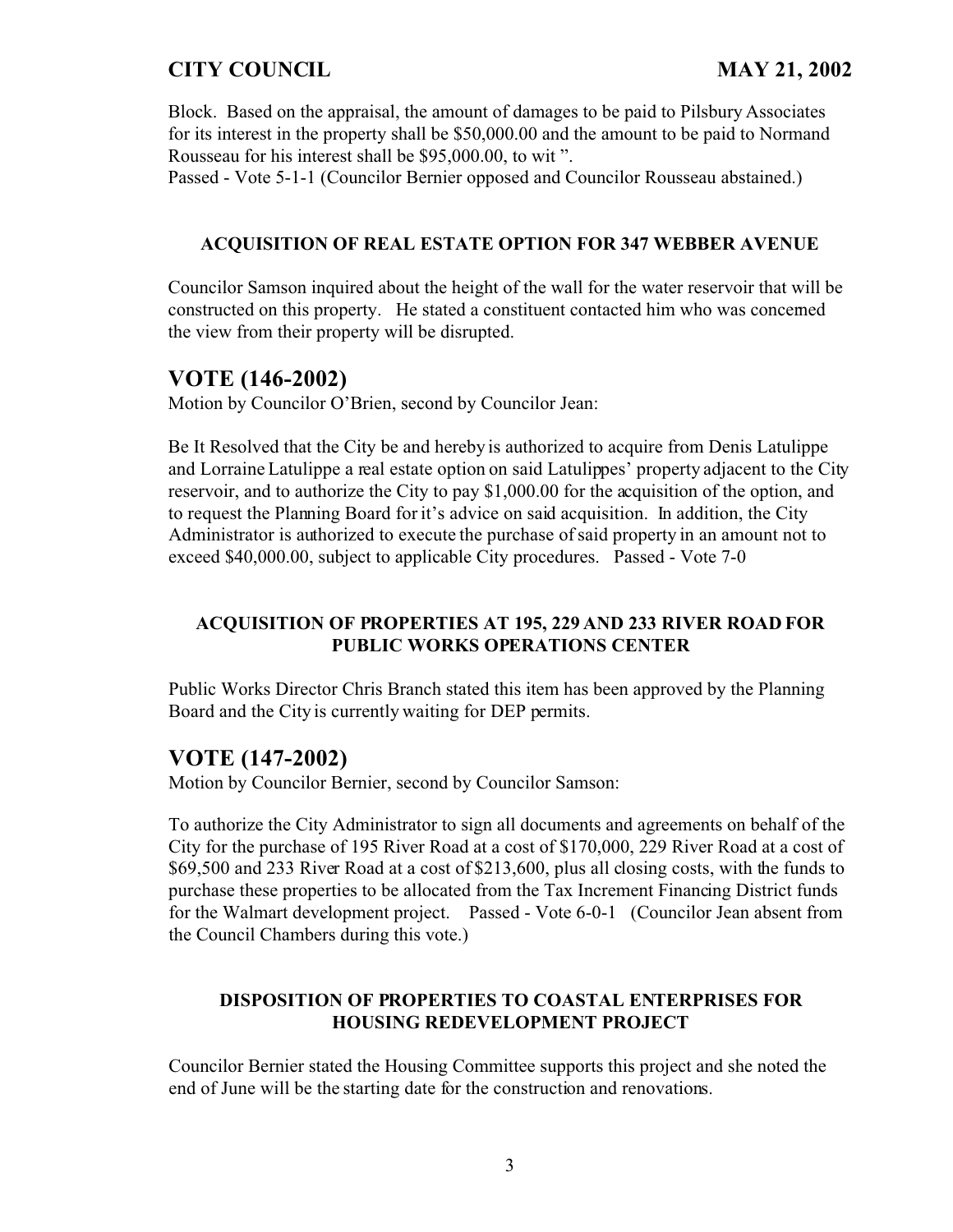# **VOTE (148-2002)**

Motion by Councilor O'Brien, second by Councilor Jean:

Be It Resolved by the City Council that the City Administrator be and hereby is authorized to execute the Real Estate Transfer Agreement, pertaining to the transfer of the properties at 29-37 Spruce Street and 192-194 Park Street to Coastal Enterprises, Inc., and that the City Administrator be and hereby is authorized to make, execute and deliver such deeds and other documents as he, in his discretion, may deem necessary or convenient to the accomplishment of such transaction. Passed - Vote 7-0

### **QUITCLAIM DEED AND EASEMENT FOR PROPERTY ABUTTING COURTHOUSE PLAZA**

Development Director Greg Mitchell stated the land is given to the City at no cost, in exchange for issuing a use easement over the property. This additional strip of land will allow the Courthouse Plaza to be the intended size and will fit the design plans.

# **VOTE (149-2002)**

Motion by Councilor Samson, second by Councilor Jean:

Be It Ordered, that the City Council shall authorize the City Administrator to sign all documents and agreements on behalf of the City to acquire a portion of land at 64 Lisbon Street, and to execute a Quitclaim Deed, subject to approval by the City Attorney, to Atlantic National Trust, LLC, for an easement along the portion of land at 64 Lisbon Street, and to hereby accept, allow and establish this portion of land as an easement for the use of access to 64 Lisbon Street. Passed - Vote 7-0

### **APPROVAL OF ANDROSCOGGIN MUTUAL AID AGREEMENT**

## **VOTE ( 150-2002)**

Motion by Councilor Samson, second by Councilor Philippon:

To authorize the City Administrator and Fire Chief to sign all appropriate documents to allow the City to enter into the Mutual Aid Agreement with other municipalities within Androscoggin County. Passed - Vote 7-0

### **APPROVAL OF EMPLOYEE SEVERANCE PACKAGE**

City Administrator James Bennett explained the details of the proposed package. He noted that \$30,000 is budgeted to provide career counseling, severance pay based upon longevity and the premiums for the July employee health insurance coverage. Councilors stated they supported the concept of the severance package and hope it will be beneficial to the employees who needed to be laid off during the budget reductions.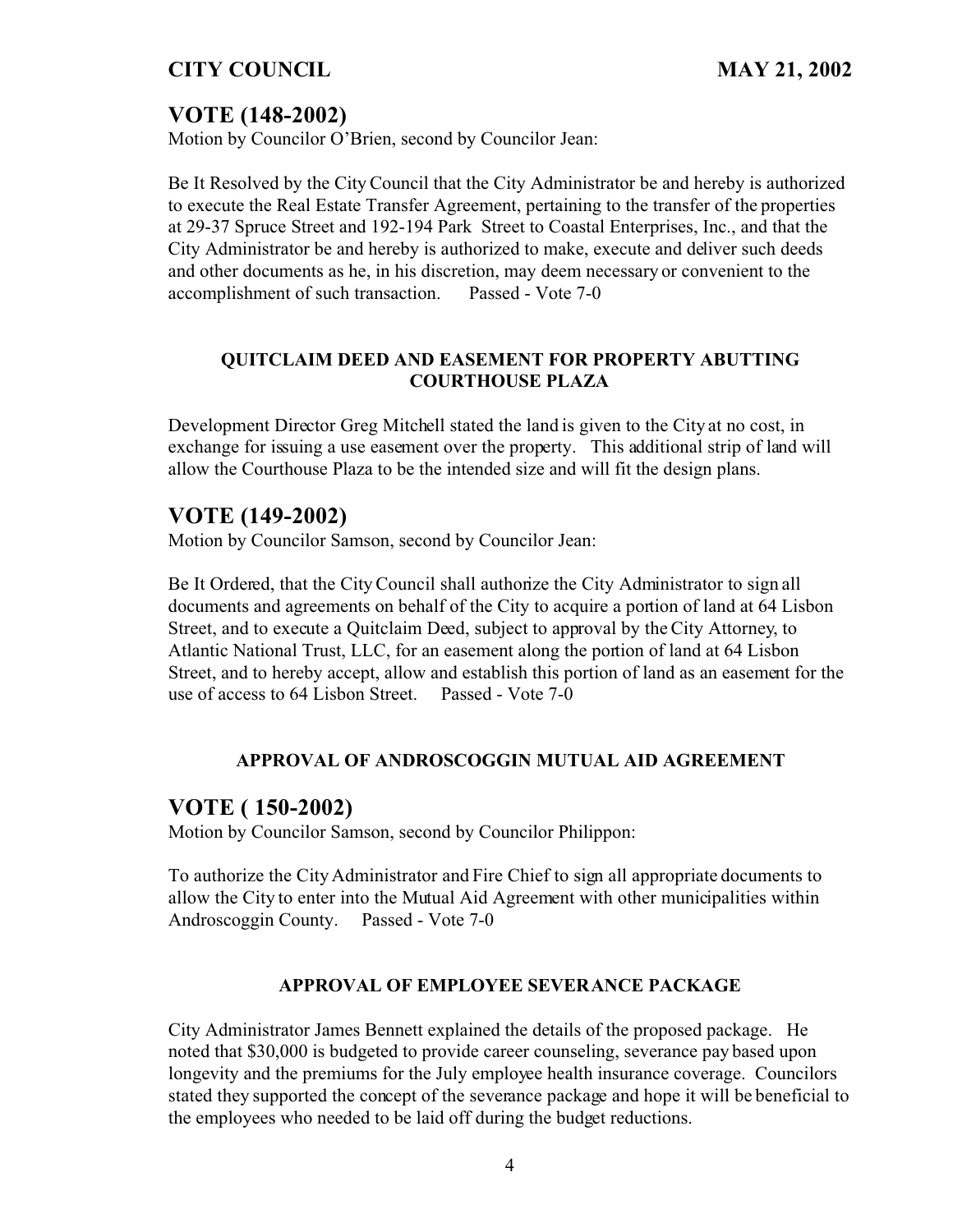# **VOTE (151-2002)**

Motion by Councilor O'Brien, second by Councilor Samson:

To approve the employee severance package, as recommended by the City Administrator, for employees who will be laid off as a result of the adoption of the Fiscal Year 2003 budget. Passed - Vote 7-0

### **AMENDMENTS TO PERSONNEL POLICIES FOR HOLIDAY SCHEDULE AND NON-DISCRIMINATION POLICIES**

# **VOTE (152-2002)**

Motion by Councilor O'Brien, second by Councilor Jean:

To approve the amendments to the Personnel Policies regarding Holiday schedule and the Non-Discrimination policy, as recommended by the Personnel Board and the Human Resources Director. Passed - Vote 7-0

### **PROPOSED PLAN FOR TREE PLANTING ALONG RIVER ROAD**

Councilor Paradis inquired about the future care and on-going maintenance of the trees. Public Works Director Chris Branch stated that Public Works will be responsible for overseeing the care of the trees, as is done with other trees and landscaping on City property. Councilor Bernier inquired about the costs for the tress. City Administrator Bennett stated the money will be from the development funds from the TIF development and will not be taken from the city budgeted funds for landscape development in other parts of the City.

# **VOTE ( 153-2002)**

Motion by Councilor Philippon, second by Councilor Samson:

To endorse and support the concept of a proposed plan for tree plantings in order to provide a natural buffer along a portion of River Road that was recently rezoned for a development project, and to authorize the City Administrator to move forward with the project in conjunction with the Public Works Department. Passed - Vote 7-0

### **ADOPTION OF MEETING SCHEDULE FOR JULY AND AUGUST**

## **VOTE (154-2002)**

Motion by Councilor O'Brien, second by Councilor Bernier:

To suspend Section 1,(a) of the Rules Governing the City Council and to hold only one regular meeting during the months of July and August, said meetings to be held on Tuesday, July  $16<sup>th</sup>$  and Tuesday, August  $20<sup>th</sup>$ , and to suspend Section 14, (a) of the Rules Governing the City Council and to hold the June workshop on June  $25<sup>th</sup>$ , the July workshop on July  $16<sup>th</sup>$  and to cancel the August workshop. Passed - Vote 7-0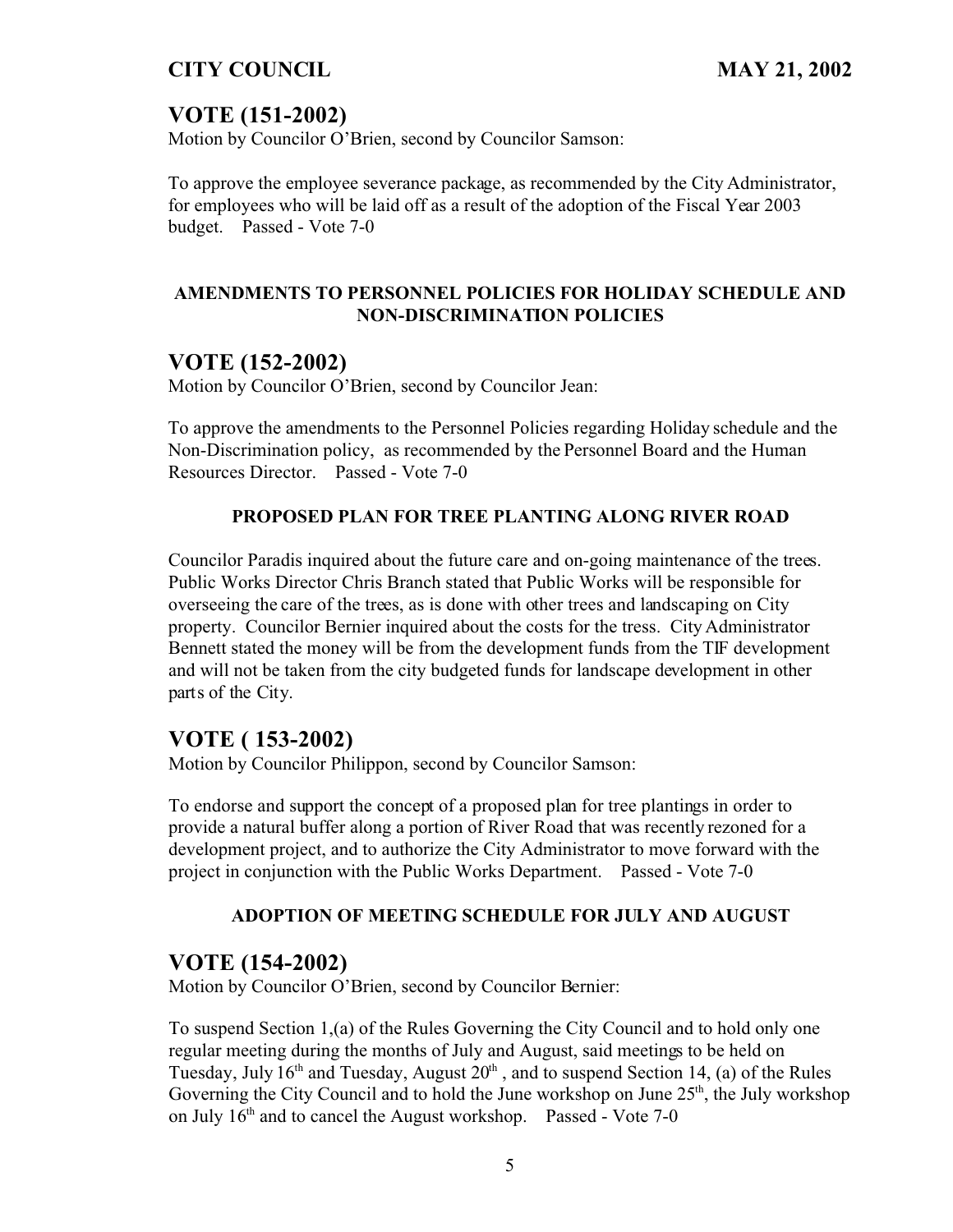#### **AUTHORIZATION FOR TRANSFER OF FORFEITURE FUNDS**

### **VOTE (155-2002)**

Motion by Councilor O'Brien, second by Councilor Bernier:

That pursuant to Title 15, Maine Revised Statutes Annotated, Section 5824(3) and Section 5822(4)(A), the City Council hereby acknowledges and approves of the transfer of \$1,320.00, or any portion thereof, in the case of State of Maine vs. Ly Ha, Docket No. CR-02-276. Being funds forfeited pursuant to court process. It is further acknowledged that these funds shall be credited to the 'City of Lewiston Drug Enforcement Program', funds to be deposited in Account No. 590-3514050 at People's Heritage Bank. Passed - Vote 7-0

#### **SETTING REGISTRAR'S HOURS FOR THE PRIMARY ELECTION**

### **VOTE (156-2002)**

Motion by Councilor O'Brien, second by Councilor Bernier:

To approve the following recommendations from the City Clerk/Registrar of Voters on actions necessary to conduct the State Primary Election and Special Municipal Election to be held on Tuesday, June 11, 2002:

A. That the hours for acceptance of registrations in person only, prior to the June 11th Election, as required by M.R.S.A. Title 21-A, Sec. 122, 6A(2), be set at 8:00 A.M. to 4:30 P.M., May 29 through June 10, 2002; and additional hours of 8:00 A.M. to 11:00AM Saturday, June 8, 2002.

B. That the names of those persons who register during the closed session for registration shall be recorded in accordance with M.R.S.A., Title 21-A, Sec. 122, Subsection 7B, except the day prior to the election when they shall be recorded in accordance with Subsection 7A.

C. Pursuant to Title 21A, Sec. 759(7), absentee ballots will be processed at the central polling place at 7:00 A.M., 2:00, 4:00, 6:00, 7:00, & 8:00 P.M., if necessary.

Passed - Vote 7-0

#### **APPROVAL OF WARRANT TO CALL SPECIAL MUNICIPAL ELECTION**

### **VOTE ( 157-2002)**

Motion by Councilor O'Brien, second by Councilor Bernier:

Be It Ordered by the City Council that an Election Warrant is issued for a Special Municipal Election for Ward Three shall be held on Tuesday, June 11, 2002 for one School Committee member. Passed - Vote 7-0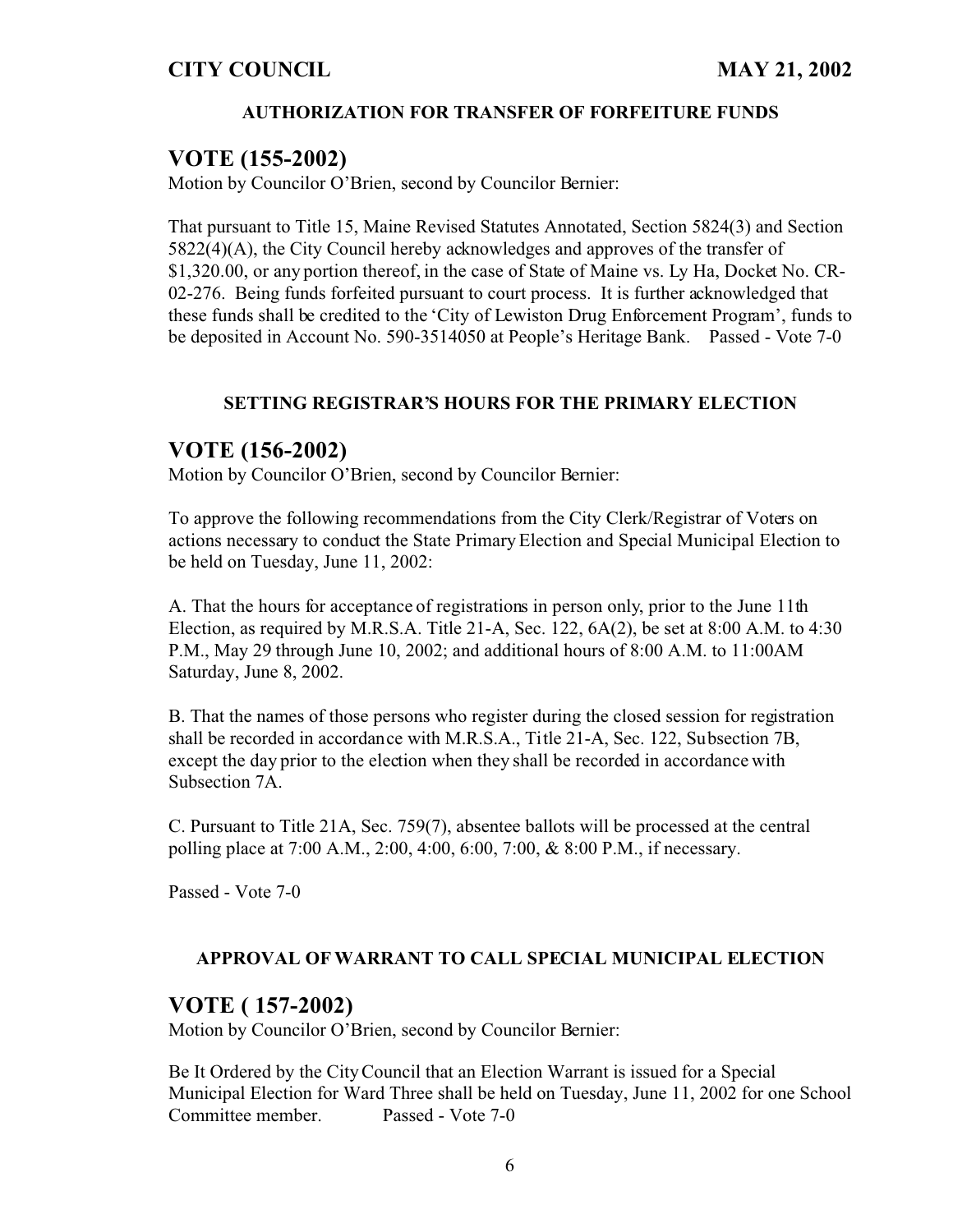#### **APPOINTMENT OF ELECTION WARDENS AND WARD CLERKS**

### **VOTE ( 158-2002)**

Motion by Councilor O'Brien, second by Councilor Bernier:

To appoint the following registered voters of Lewiston as the Election Warden and Ward Clerk for the respective voting wards: Ward One, Precinct One Warden Mildred M. Whittingham and Ward Clerk Dora Girouard; Ward One, Precinct Two Warden Diane T. Grandmaison and Ward Clerk Gail D. Allen; Ward Two, Precincts One and Two Warden Anna R. Gosselin and Ward Clerk Claire Gagne; Ward Three, Precinct One Warden Jeanne Lessard and Ward Clerk Pauline Danforth; Ward Three, Precinct Two Warden Simonne Nadeau and Ward Clerk Gracia Eisman; Ward Four, Precinct One Warden Jacqueline Labrecque and Ward Clerk Annette D. Berube; Ward Four, Precinct Two Warden Theresa Landry and Ward Clerk Patricia J. Belanger; Ward Five, Precinct One Warden Alvira Caron and Ward Clerk Alice Gagnon; Ward Five, Precinct Two Warden Lorraine Samson and Ward Clerk Lucy Bisson; Ward Six, Precinct One Warden Joan St. Hilaire and Ward Clerk Sue Turcotte; Ward Six, Precinct Two Warden Bertrand A. Dutil and Ward Clerk Irene Thibodeau; Ward Seven, Precincts One and Two Warden Joan Malenfant and Ward Clerk Therese Lajoie; and Central Voting Warden Joyce Ruby and Ward Clerk Gerald Martel. Passed - Vote 7-0

#### **APPOINTMENT OF ELECTION CLERKS**

#### **VOTE (159-2002 )**

Motion by Councilor O'Brien, second by Councilor Bernier:

To approve the list of election clerks from the Democratic and Republican parties as nominated by the respective parties and presented by the City Clerk. Passed - Vote 7-0

#### **LEGISLATIVE UPDATE**

No report was presented at this time.

#### **REPORT FROM THE SCHOOL COMMITTEE**

Councilor Samson was unable to attend the School Committee meeting due to a scheduling conflict with another municipal meeting.

#### **OTHER BUSINESS**

Councilor Bernier expressed her concern about the proposed cut of \$1500 for Library books. The City Administrator mentioned this was identified during the previous budget workshop when the Council discussed the two percent cut to all supplies for all